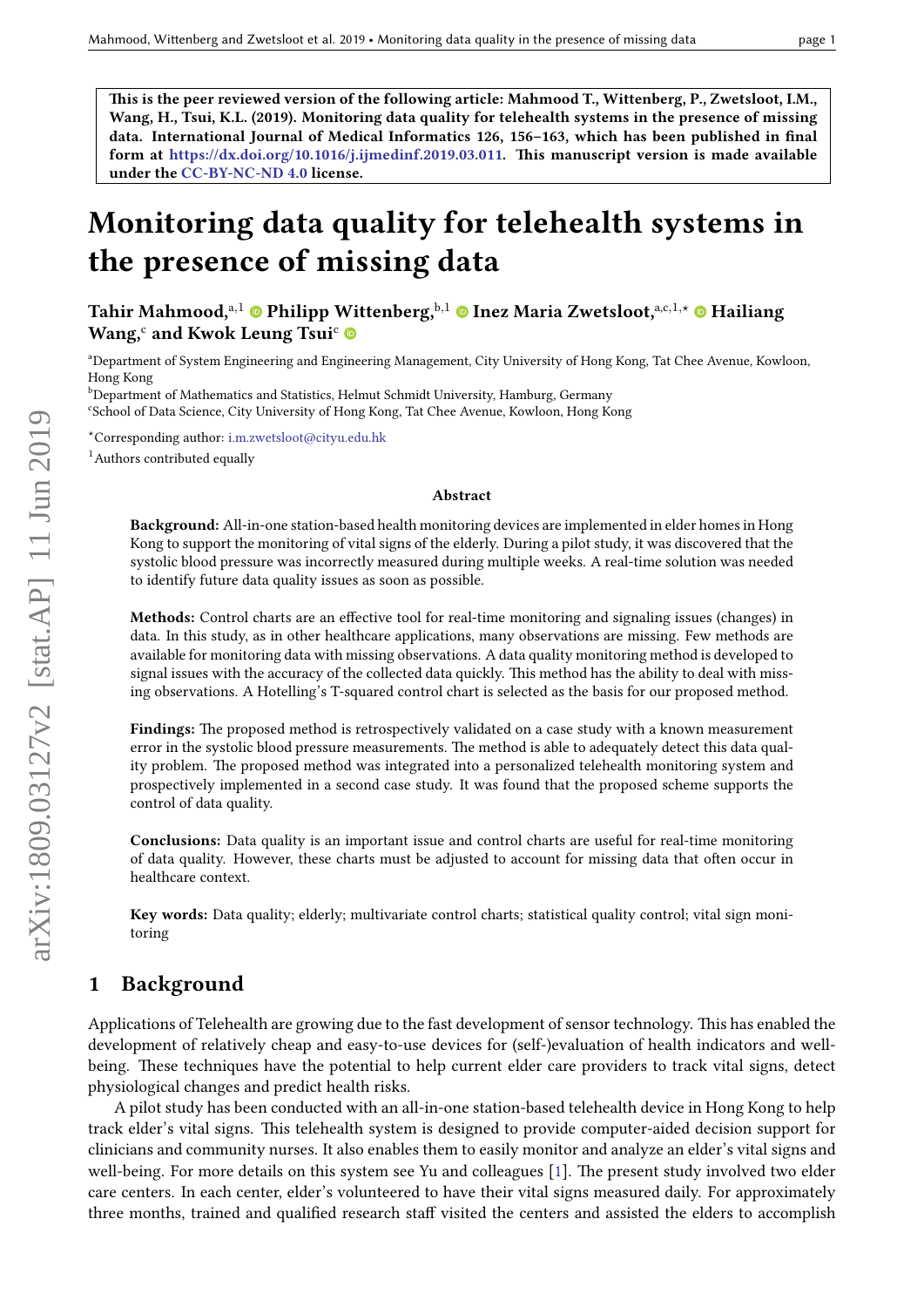<span id="page-1-0"></span>the measurements on each measurement day (usually five days a week). Vital signs were measured using a commercial all-in-one station-based telehealth device (TeleMedCare, Health Monitor, TeleMedCare, Sydney, Australia). Data is stored on a server, processed, analyzed and summarized into a report which is given to the participants. The framework of this telehealth monitoring system is shown in the top panel of [Fig. 1.](#page-1-0)



Figure 1. Overview of the telehealth system, initial (top) and modified (bottom).

In the pilot study, we found that the systolic blood pressure was incorrectly recorded during multiple weeks. A structural data quality method was needed to ensure the accuracy of vital signs data collection. The proposed data quality monitoring is implemented on a daily basis with a feedback loop to the telehealth monitoring system, as illustrated in the lower panel of [Fig. 1.](#page-1-0)

### 2 Methods

### 2.1 Settings

The elder care center where the systolic blood pressure was incorrectly measured (center A), is an elder day care center situated in Kowloon, Hong Kong. The pilot study in center A had 24 participants and was conducted in a period from 18.12.2017 to 07.03.2018. For each participant, five vital signs were measured on each measurement day; body temperature (BT) in degrees Celsius (◦C), systolic and diastolic blood pressure (SBP and DBP) in millimeters of mercury (mm Hg), heart rate (HR) in number of beats per minute and peripheral capillary oxygen saturation (SpO<sub>2</sub>) in percentages (%). We also included a second center (B) in our pilot study. In center B there were 12 participants and the study ran from 01.03.2018 to 31.05.2018.

[Fig. 2](#page-2-0) gives an overview of the collected data, with the panels showing the vital signs for all participants in center A (left) and center B (right) over the entire study period. Note that initial data is cleaned by deleting improbable low values (i.e. outliers such as HR values of zero).

Close evaluation of [Fig. 2](#page-2-0) showed that starting from 12.02.2018 the SBP measurements in Center A do not exceed 136, which is an abnormally low maximum value for SBP measurements. Retrospective investigation revealed that the SBP measurement subsystem was accidentally and unknowingly limited to a maximum value of 136. Hence, the collected data was capped for the rest of the study period. This data quality issue affected all study participants in center A.

### 2.2 Choice of solution

In industrial applications, measurement system analysis (MSA) is performed to verify the accuracy of the measurement system. MSA studies evaluate the repeatability and reproducibility of the measurement system. And focus on the measurement system as a whole, including the measurement device, the people operating the device as well as the environment [\[2\]](#page-9-1). A control chart is an associated tool often used to visualize measurement variability. In this paper, a data quality monitoring method based on a control chart is proposed to improve the measurement accuracy of the data collected with the telehealth device.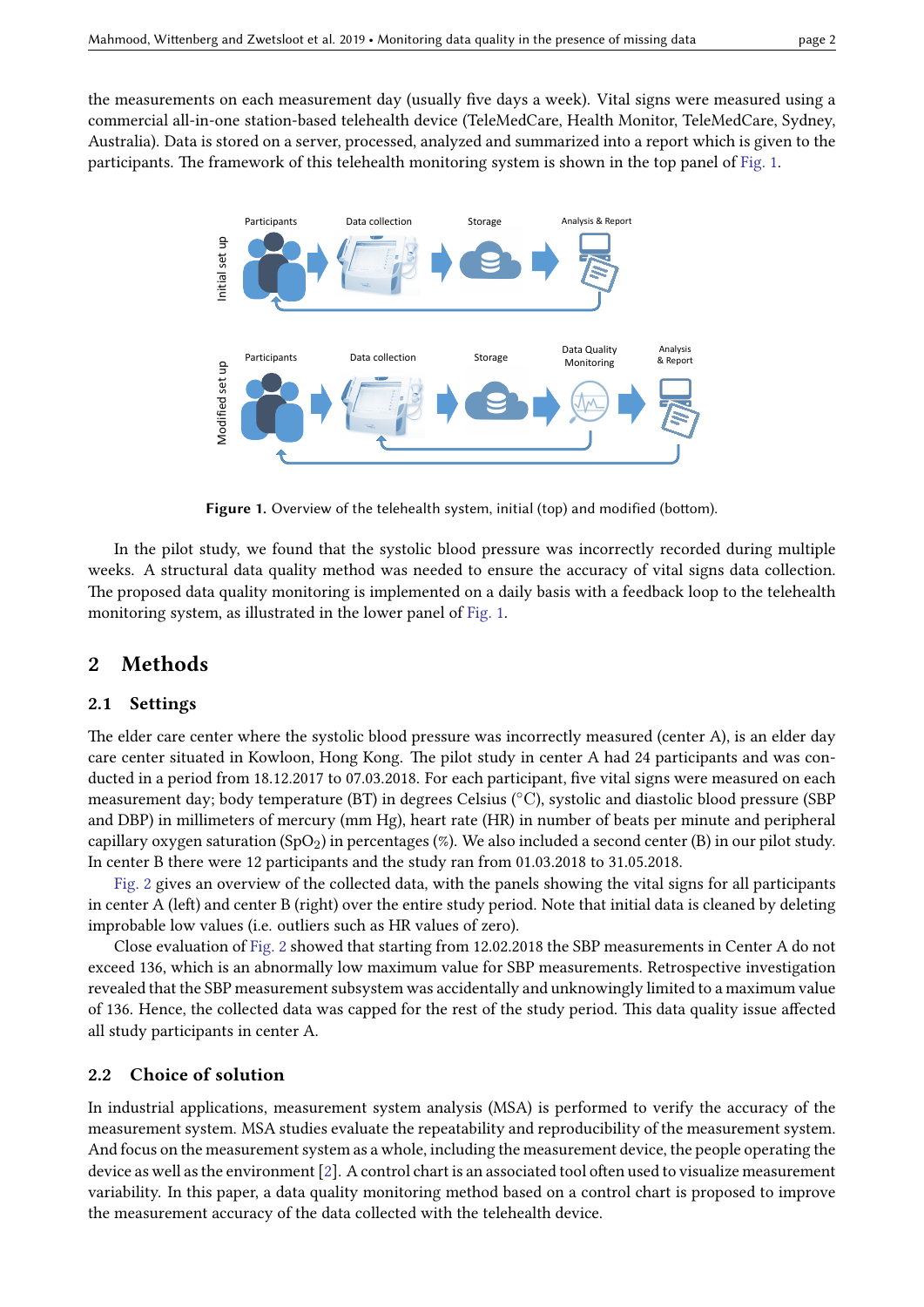<span id="page-2-0"></span>

Figure 2. Boxplots of vital signs for elders in center A (left panel) and B (right panel).

A control chart is a statistical and visual tool. It is designed to prospectively signal change(s) in data streams quickly. Control charts have been used in clinical settings [\[3\]](#page-10-0), as well as for monitoring the quality of cardiac surgery [\[4\]](#page-10-1) and for monitoring in epidemiologic studies [\[5\]](#page-10-2). Overviews of control charts in healthcare settings can be found in  $[6–8]$  $[6–8]$ . More specifically, single patient univariate and multivariate monitoring of vital signs is done in  $[9]$  who used deleted cases. Cornelissen and colleagues  $[10]$  $[10]$  implement self-starting CUSUM chart for vital signs monitoring. Sparks and colleagues [\[11\]](#page-10-7) monitor vital sign trends of a single patient with univariate exponential weighted moving average control charts and multiple vital signs with dynamic Biplots.

A control chart can also be used to monitor data quality by detecting changes in the data collection system as timely as possible. Jones-Farmer and colleagues [\[12\]](#page-10-8) provide a framework for control charts and data quality monitoring. An error in the measurement system will show up as a change in the level of the vital sign(s). Hence, a change in the level of vital sign(s) should be signaled.

A standard method used to monitor multiple variables is the Hotelling's *T*-squared control chart, for example see [\[3,](#page-10-0) [13\]](#page-10-9). As our all-in-one station-based telehealth device records multiple vital signs for each participant we employed a Hotelling's T-squared control chart. The choice for a multivariate, rather than multiple univariate charts is motivated medically as vital signs are known to be correlated, for example SBP and DBP [\[14\]](#page-10-10). In section [3](#page-6-0) we verify this when we implement our case studies.

Each day we obtain data from multiple participants consecutively. In this work, we choose to treat the data as grouped and obtain each day a data matrix containing all vectors of each individual (see section [2.4](#page-4-0) for details). We have three reasons to adopt this approach, rather than treating the data as individual data. Firstly, it fits with the nature of our data collection: the data collected with the telehealth device were synchronized daily after all participants have undergone the measurements. Secondly, subgrouping our data helps with the missing data issue. We create from the subgrouped data a vector of averages. Hence a matrix with a lot of missing data is converted to a vector which is nearly always complete (see section [2.4](#page-4-0) for details). Thirdly, by subgrouping and averaging our data we create approximately independent and normally distributed data. Finally, this leads to the convenience of monitoring a single control chart rather than one chart for each participant.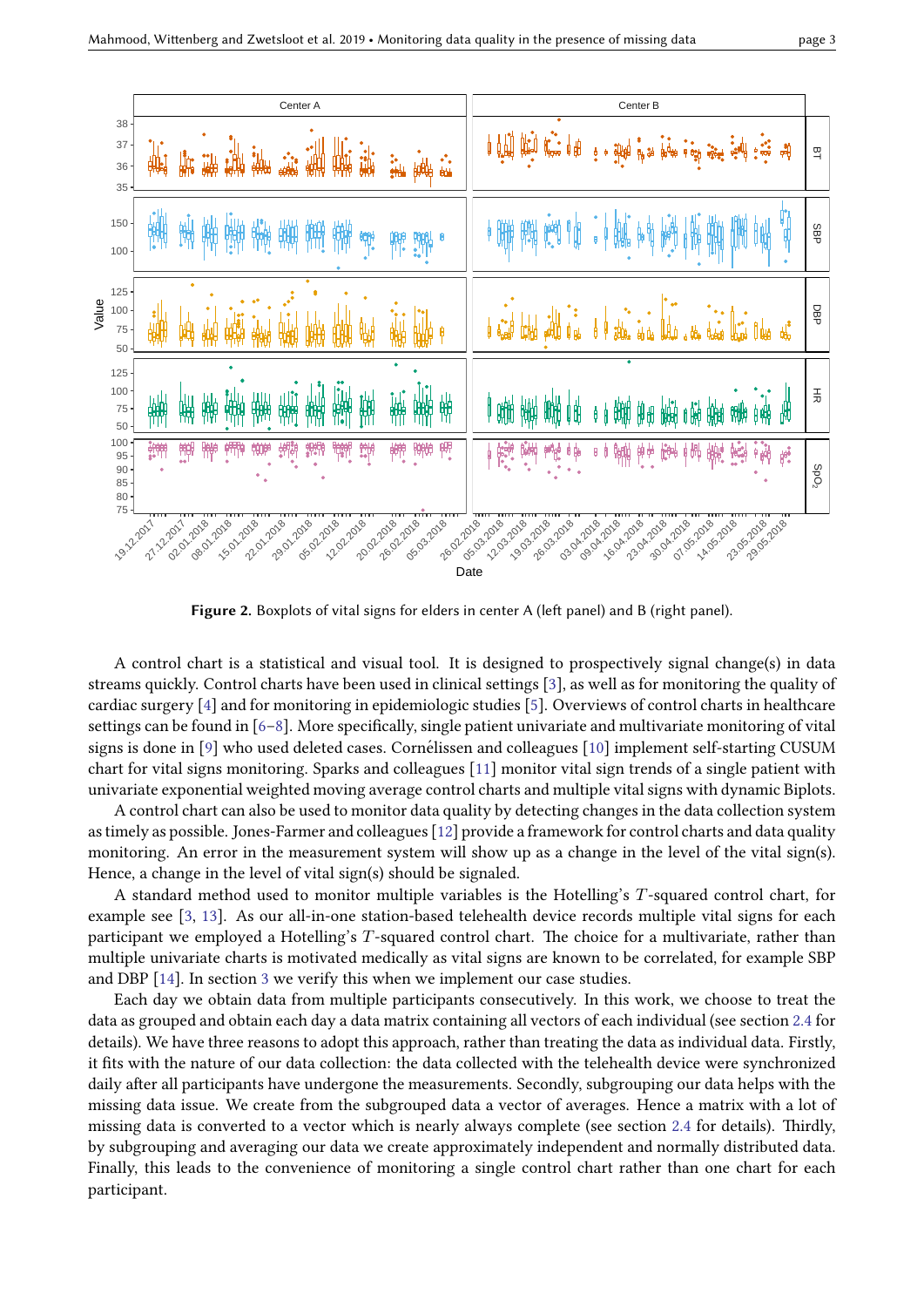### <span id="page-3-1"></span>2.3 Missing data

In observational studies missing data are often encountered (cf.  $[15]$ ) and our study is no exception. We encounter three types of missing data:

- 1. Not every vital sign is obtained daily.
- 2. Due to the type of elder care centers (day care) not all elders show up everyday for measurements.
- 3. Some elders join the program late or drop out early. Resulting into a long streams of missing data at the start or end of the study period, which is a common situation in healthcare related studies [\[16\]](#page-10-12).

[Fig. 3](#page-3-0) displays the varying number of obtained measurements (elders) over time for each vital sign and center. This varying sample size shows that we have many missing data (without missing data all sample sizes would be equal to 24 of center A and 12 for center B). Overall 10.3 % of the data is missing in center A. This percentage varies across the vital signs from  $1.7\%$  up to  $14.3\%$ . Overall  $3.9\%$  of the data is missing in center B. The percentage varies across the vital signs from 2.4% up to 6.3%.

<span id="page-3-0"></span>

Figure 3. Sample size of vital signs for elders in center A (left panel) and B (right panel).

The literature [\[17\]](#page-10-13) categorizes random missing data into two types: missing at random (MAR) and missing completely at random (MCAR). The propensity of the MAR observations is due to the random in-out of the elders and machining problems while observations in the data set are MCAR when a random event (e.g., typhoon) occurred and it is independent of the machining problems and presence of elders. From the available information, it is assumed that the data is missing at random (MAR) in our study.

Traditional control charts are designed for complete data sets and it is difficult to run charts with missing data. A solution to apply control charts to our incomplete dataset (addressed above as first type of missing data) with varying number of elders on each time point (afore-mentioned missing data type two and three) is needed. One way to deal with missing data, in a healthcare setting, is to perform data imputation to "fill in" the missing values. This approach is taken by  $[3]$  for the multivariate monitoring in a clinical setting and by  $[18]$  who use imputation in a longitudinal study. The effect of using different imputation methods on the performance of multivariate control charts is studied by [\[19\]](#page-10-15) and [\[20\]](#page-10-16). Both studies concluded that control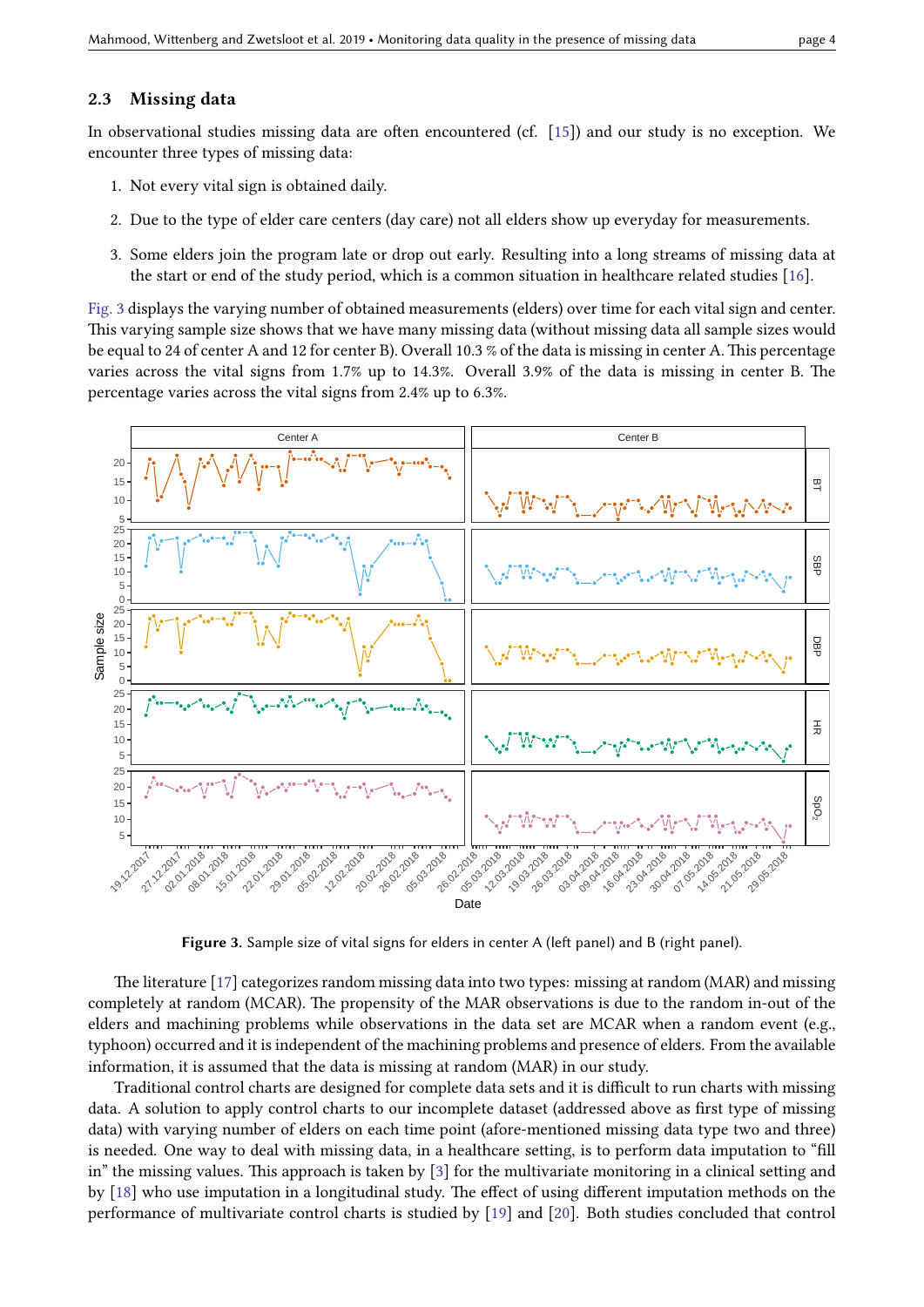charts based on imputation methods provide better performance as compared to control charts based on deletion method. Currently, imputation is the selected method when missing observations are encountered. However, [\[21\]](#page-11-0) showed that imputation can only work properly when the percentage of missing data is small and when we know this percentage a-priori. For our settings, data imputation is complicated because of the afore-mentioned third type of missing data: late joining and dropping of elders. This is uncontrollable and the number of late joiners is unknown a-priori. Therefore, it is unknown a-priori what the percentage of missing data will be.

Another way to deal with missing data is to use control charts for variable sample sizes (i.e. varying number of participants per day). Previous studies proposed some methods for univariate data [\[22,](#page-11-1) [23\]](#page-11-2) and some for multivariate data  $[24, 25]$  $[24, 25]$  $[24, 25]$ . The latter methods assume that the varying sample sizes are known apriori and that the researcher controls the number of samples. Hence these methods are not straightforward applicable here.

To the best of our knowledge, none of the existing control charts for variable sample sizes has the ability to adequately deal with random varying sample sizes in a multivariate setting. Hence, a new method is developed by adapting the Hotelling's *T*-squared control chart to accommodate for missing data and random varying sample size without the need to impute missing data.

#### <span id="page-4-0"></span>2.4 Method development

For the purpose of method development, each participant is indexed by  $k$  ( $k = 1, 2, \ldots, n$ ), each vital sign by  $j$  ( $j = 1, 2, ..., p$ ) and each day by *i*. Let  $X_{ijk}$  be the measurement of person *k* for vital sign *j* on day *i*. Hence,  $n$  vectors  $\mathbf{X}_{ik} \in \mathbb{R}^p$  are obtained each day. Let  $\bm{\mu}$  denote the expectation and  $\bm{\Sigma}$  the covariance matrix of **X***ik*

To monitor the data quality, the average value for each vital sign is computed by averaging over those patients who showed up for measurement on day  $i$ . Giving vector  $\mathbf{\bar{\bar{X}}}_i$  of  $p$  elements  $(\bar{X}_{i1},\ldots,\bar{X}_{ip})^\top$ . Here,  $\bar{X}_{ij}$  is the average of  $n_{ij} \le n$  elders for vital sign *j*. The number of elders  $n_{ij}$  depends on the day *i* and the vital sign *j*, and the changing  $n_{ij}$  allow us to model the missing data  $(n_{ij})$ . In Table [1](#page-4-1) we show the data structure, in this example elder #2 did not show up and therefore its data is missing as indicated by a star. Also the first vital sign for elder #1 was not recorded. The right column shows the corresponding sample sizes for each vital sign in this example, the actual values of  $n_{ij}$  are displayed in [Fig. 3.](#page-3-0)

Table 1. Data structure, missing data indicated by a \*.

<span id="page-4-1"></span>

|                |  |  | $\mathbf{X}_{i1}$ $\mathbf{X}_{i2}$ $\mathbf{X}_{i3}$ $\cdots$ $\mathbf{X}_{ik}$ $\cdots$ $\mathbf{X}_{in}$ $\mathbf{X}_{i}$ |  | $\mathbf{n}_i$ |
|----------------|--|--|------------------------------------------------------------------------------------------------------------------------------|--|----------------|
| $\star$        |  |  | $X_{i13} \quad \cdots \quad X_{i1k} \quad \cdots \quad X_{i1n} \quad \rightarrow \quad X_{i1} \quad n_{i1}$                  |  |                |
| $X_{i21}$      |  |  | $X_{i23} \quad \cdots \quad X_{i2k} \quad \cdots \quad X_{i2n} \quad \rightarrow \quad X_{i2}$                               |  | $n_{i2}$       |
| $\ddot{\cdot}$ |  |  |                                                                                                                              |  |                |
| $X_{ip1}$      |  |  | $X_{ip3} \cdots X_{ipk} \cdots X_{ipn} \rightarrow X_{ip} \cdots n_{ip}$                                                     |  |                |

In section [2.3,](#page-3-1) we argued that our data is MAR. Under this MAR assumption it follows that  $\mu_{\bar{x}} = \mu$  and after some derivation (see [Appendix\)](#page-11-5), we also have

<span id="page-4-2"></span>
$$
\Sigma_{\bar{\mathbf{X}}_i} = \mathbf{W}_i \odot \Sigma.
$$
 (1)

Here,  $\odot$  denotes element wise matrix multiplication, which is also known as Hadamard multiplication and **W***<sup>i</sup>* is a matrix weighting the elements of **Σ** according to the number of paired observations (participants) available for measurement on day  $i.$  The matrix  $\mathbf{W}_i$  is a  $p\times p$  matrix defined as

<span id="page-4-3"></span>
$$
\mathbf{W}_{i} = \left[\frac{|U_{ij} \cap U_{ij'}|}{n_{ij}n_{ij'}}\right]_{j,j'=1,\dots,p}.
$$
\n(2)

Here,  $U_{ij}$  is the set of participants for whom a measurement of vital sign *j* on day *i* is available and  $n_{ij} = |U_{ij}|$ is the number of elements in  $U_{ij}$ , i.e. the number of participants. For example, if on day  $i$  two participants, say #1 and #3, showed up to measure vital sign  $j = 2$  then  $U_{i2} = \{1,3\}$  and  $n_{i2} = 2$ . Note that under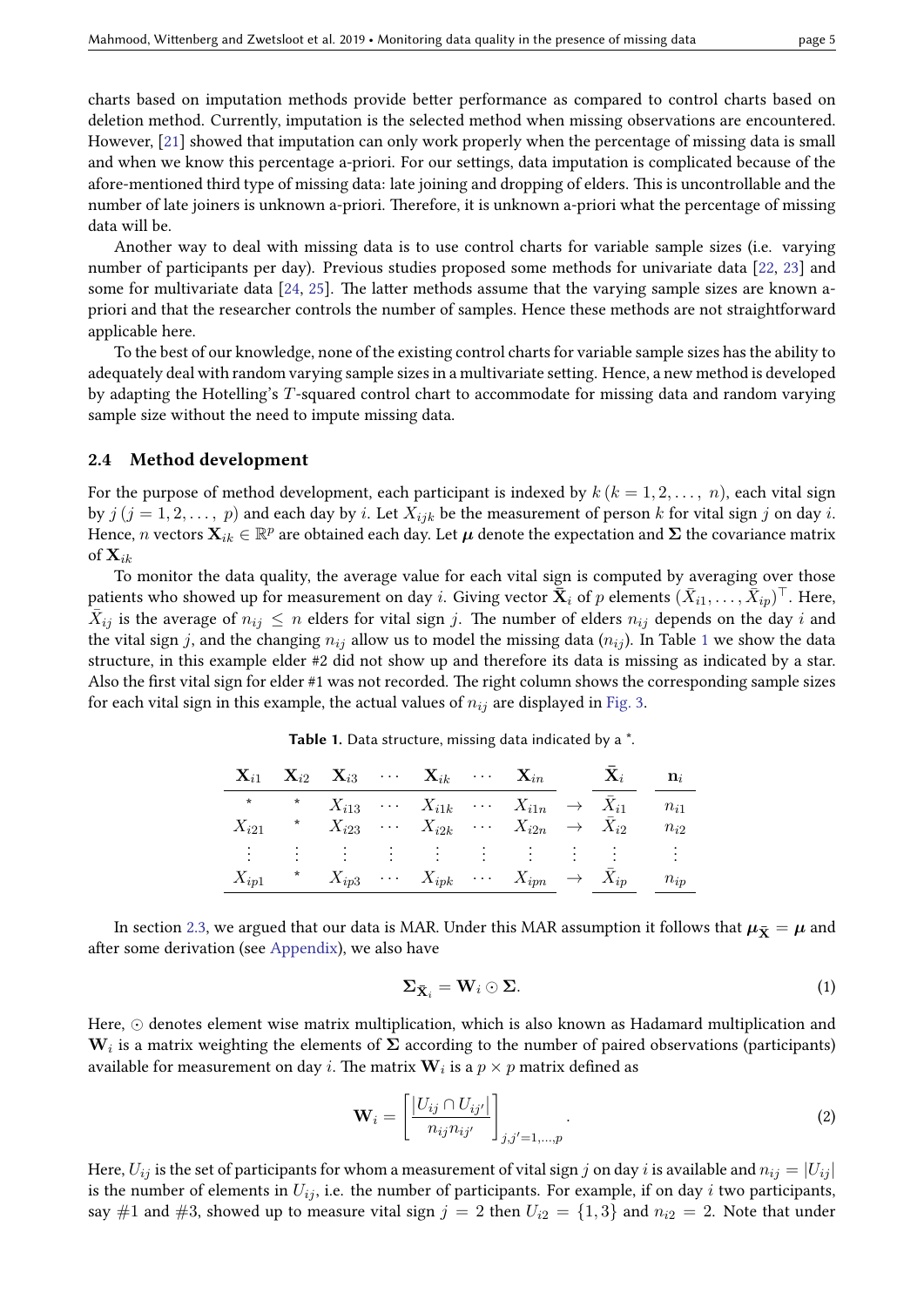complete observations, it follows that  $n_{ij} = n$  and hence  $\mathbf{W}_i = [1/n]$ . It is possible that  $n_{ij} = 0$  when one of the vital signs  $j$  is not measured for all participants on the day  $i$ . This happened on the final two days in center A for SBP and DBP. To account for this we reduce the dimension of our monitoring statistic. This will be discussed in detail below.

The design of a Hotelling's  $T$ -squared monitoring statistic is  $T_i^2 = (\mathbf{\bar{X}}_i - \boldsymbol{\mu})^\top \mathbf{\Sigma}_{\mathbf{\bar{X}}_i}^{-1} (\mathbf{\bar{X}}_i - \boldsymbol{\mu})$ . In order to compute this statistic, estimates of the unknown parameters  $\mu$  and  $\Sigma_{\bar{{\bf X}}_i}$  are needed. For this we select the first 19 days from each study for estimation (as the Phase I data set). To avoid biased estimates due to outliers in the data (see [Fig. 2\)](#page-2-0), estimates of the mean vector  $\hat{\mu}$  and the covariance matrix  $\hat{\Sigma}$  are obtained using a robust estimation method. Various robust methods have been evaluated [\[26\]](#page-11-6) for the Hotelling's *T*-squared control chart. Here, the orthogonalized Gnanadesikan–Kettenring (OGK) estimation method  $[27]$  is used, because it provides positive definite and approximately affine equivariant robust estimates. The OGK estimators are obtained using the R-package rrcov [\[28\]](#page-11-8). Recall that  $\mathbf{\hat{\Sigma}_{\bar{X}_i} = W_i \odot \mathbf{\hat{\Sigma}}}$  by using the OGK estimator we obtain  $\hat{\Sigma}$  based on the Phase I data which we clubbed and omitted incomplete cases. We argued that the data are missing MAR, therefore this should yield a unbiased and consistent estimator of  $\Sigma$  and hence also of  $\Sigma_{\bar{{\bf X}}_i}$ .

The final monitoring statistic now becomes:

<span id="page-5-0"></span>
$$
T_i^2 = (\bar{\mathbf{X}}_i - \hat{\boldsymbol{\mu}})^{\top} (\mathbf{W}_i \odot \hat{\boldsymbol{\Sigma}})^{-1} (\bar{\mathbf{X}}_i - \hat{\boldsymbol{\mu}})
$$
(3)

and the control chart signals, when  $T_i^2$  exceeds the Upper Control Limit (UCL). Whenever  $T_i^2$  exceeds the UCL, a signal is observed. This signal should be investigated and appropriate corrective action should be taken. Usually, for multivariate control charts, a decomposition method is used to determine which variables are responsible for the signal. For our proposed Hotelling's *T*-squared control chart, the Mason-Young-Tracy (MYT) decomposition method [\[29\]](#page-11-9) was adopted. In the MYT decomposition,  $T^2$  statistics are calculated for all possible subsets of vital signs and plotted against the respective UCL to identify the vital sign or combination of vital signs, which give a signal.

The UCLs for all possible combinations of vital signs are obtained by using the following simulation procedure:

- 1. Generate a data set of  $m \times \bar{n}$  vectors  $\mathbf{X}_i \sim \mathcal{N}(\hat{\boldsymbol{\mu}}, \hat{\boldsymbol{\Sigma}})$ . Here  $m$  represents the number of days of data used to estimate the mean and covariance. And  $\bar{n} = \frac{1}{m}$  $\frac{1}{mp}$  $\sum_{n=1}^{m}$ *i*=1  $\sum$ *p*  $\sum_{j=1}$   $n_{ij}$  is defined as the overall average number measurements for the vital signs obtained on a day
- 2. Based on this data set, compute the robust mean vector  $\hat{\mu}_{OGK}$  and covariance matrix  $\hat{\Sigma}_{OGK}$  by using the OGK estimation method.
- 3. Generate vector  $\bar{\bf X}_i\sim\mathcal{N}(\hat{\bm\mu},\hat{\bm\Sigma}/\bar{n})$ . Compute the Hotelling's  $T$ -squared statistic as  $T_i^2\,=\,(\bar{\bf X}_i\,-\,$  $(\boldsymbol{\hat{\mu}}_{\text{OGK}})^{\top} \boldsymbol{\hat{\Sigma}}_{\text{OGK}}^{-1} (\boldsymbol{\bar{X}}_i - \boldsymbol{\hat{\mu}}_{\text{OGK}}).$
- 4. Repeat step 3 for 10,000 times and select the  $(1 \alpha)$ -th quantile of  $T^2$  as UCL.

Repeat steps 1-4, 100 times and calculate the final UCL as the average of all obtained control limits from step 4. For both center A and B, m equals 19. For center A  $\bar{n}$  equals 20 and for center B  $\bar{n}$  equals 9. From the simulations, we get  $UCL = 17.31$  for center A and  $UCL = 18.59$  for the center B. These UCLs are obtained by fixing the false alarm rate  $\alpha = 0.02$ , which implies a false alarm every 50 days on average. To obtain these UCLs, we have assumed complete data in our simulation procedure. This is a simplification to facilitate easy simulation. We have also implemented the simulation procedure with varying missing data scenarios. The obtained UCLs for these scenarios are all comparable to the limits discussed above and they differ maximally at a level of 5%.

One additional modification to the chart (reduction in vital signs) is necessary. Whenever a vital sign is not measured for at least one participant, one element in  $\bar{\mathbf{X}}_i$  will be missing. The corresponding row from  $(\bar{\bf X}_i - \bm{\mu})$  is then removed, the corresponding row and column from  ${\bf \Sigma}_{\bar{\bf X}_i}$  are also removed and finally, the control limit is adjusted for that time instance. For example, in center A, only three vital signs are measured on the last two days of the study (see [Fig. 3\)](#page-3-0), so a reduced UCL is plotted at 13.29.

Finally, before this chart can be implemented, it is important to verify that the data comply with the important underlying assumptions of our method. In this study, it is assumed that the average vector  $\bar{\mathbf{X}}_i$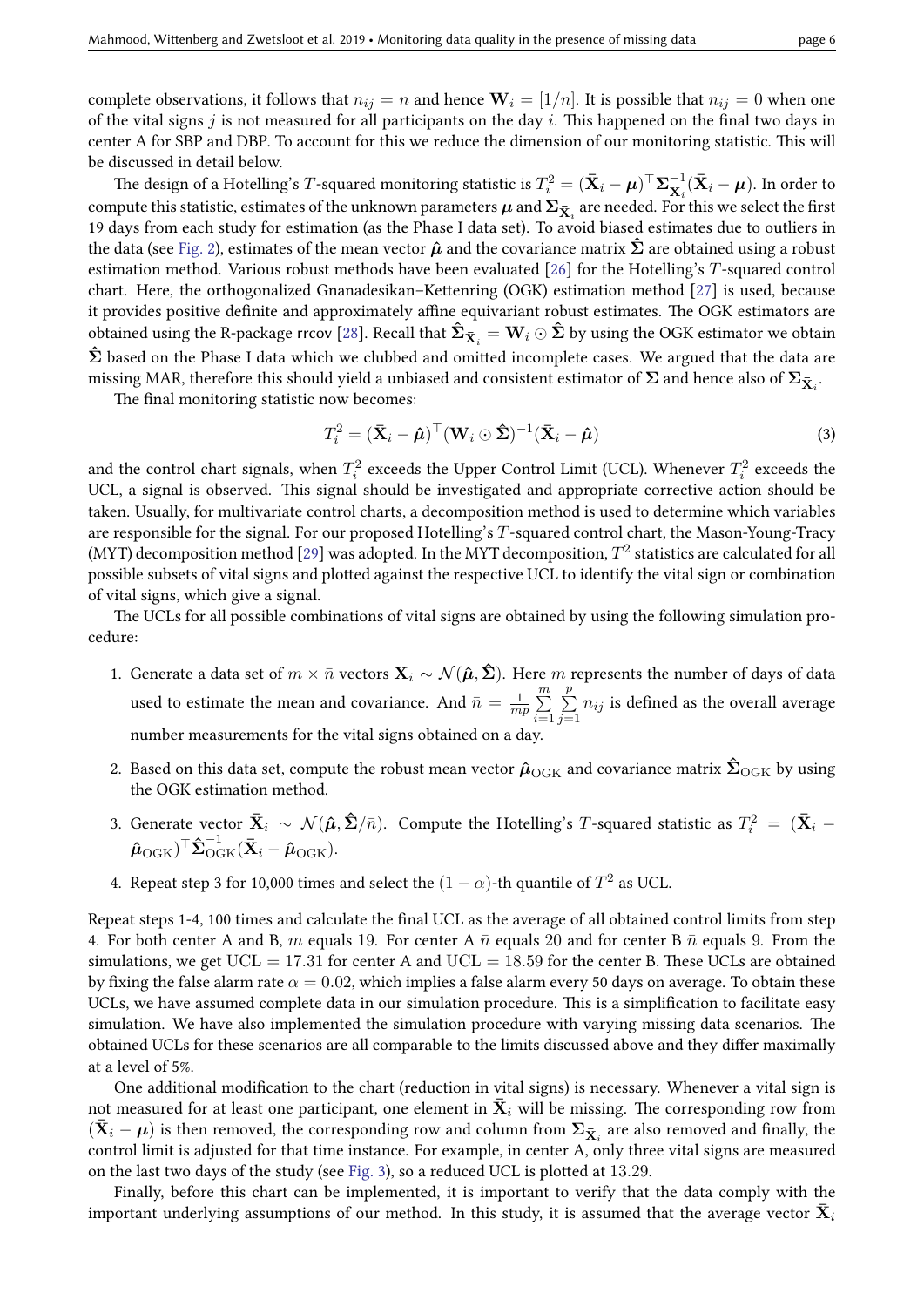follows a multivariate independent normal distribution with a mean vector  $\mu_{\bar{\mathbf{X}}_i}$  and covariance matrix  $\Sigma_{\bar{\mathbf{X}}_i}$ . Note that we assume normality for the average, this is rather convenient, as vital signs will not be normally distributed on an individual basis. However for mean vectors we can expect that normality is a reasonable assumption. We verify this assumption by performing several multivariate normality tests; Mardia's test [\[30\]](#page-11-10) and Henze-Zirkler's multivariate normality test [\[31\]](#page-11-11) implemented in the R-package MVN [\[32\]](#page-11-12). Next we need to consider independence. It is known that vital signs show autocorrelation [\[33\]](#page-11-13). For our application we consider the average vector, any autocorrelation in the individual vital signs will decline by averaging over observations. We verify that the average vector is approximately independent over time using the standard acf function in R. A third important step we take is the estimation of our  $\mu$  and  $\Sigma$  matrix. We use the robust OGK estimator using clubbed complete cases data for the first 19 days. Here we assume that this estimator is unbiased and consistent even though we use a subset of data. It is difficult to check this empirically, however the authors [\[27\]](#page-11-7) of the OGK estimator state in their paper that this estimator is robust to various types of outliers. Ideally we would prefer an Phase I estimator that is also shown to be robust to missing data and deviations from normality. However, to our knowledge an estimator for the variance-covariance matrix that can handle outliers, missing data as well as slight deviations from normality in sub grouped data does not (yet) exist. We welcome new research on this issue. We compared all existing estimations methods and from both a empirical as well as theoretical point of view we believe the OGK estimator served our purpose best.

### <span id="page-6-0"></span>3 Findings

Our control chart is designed to detect data quality issues. A signal may show that the SBP measurement subsystem is capped (the reason for this project). However, a signal can also be caused by changes in individual participant's vital signs. This signal than may point towards the need for medical assistance (rather than measurement system calibration). In the elder care centers, well trained personal takes care of the elders. In this project, we consulted with them after any signal caused by individual vital sign levels. A separate project is being conducted to design a monitoring system for individuals. However, before we can monitor individual's vital signs for changes in health, we need to ensure that the collected data is accurate. That is where our proposed method is applied. The proposed monitoring method is first validated on center A and next prospectively run on center B to monitor the data quality.

#### 3.1 Retrospective implementation for center A

Next the proposed method is retrospectively implemented for center A. The first 19 days, from 19.12.2017 to 16.01.2018, are used to obtain the OGK estimates:

$$
\hat{\mu} = \begin{pmatrix} \hat{\mu}_{\rm BT} \\ \hat{\mu}_{\rm SBP} \\ \hat{\mu}_{\rm DBP} \\ \hat{\mu}_{\rm HR} \\ \hat{\mu}_{\rm SpO_2} \end{pmatrix} = \begin{pmatrix} 35.93 \\ 131.31 \\ 67.55 \\ 73.38 \\ 97.94 \end{pmatrix}
$$

and

$$
\hat{\mathbf{\Sigma}} = \left[\begin{array}{cccc} 0.10 & -0.01 & -0.06 & 0.28 & 0.00 \\ -0.01 & 254.92 & 22.33 & -48.58 & 0.56 \\ -0.06 & 22.33 & 87.13 & 3.54 & -0.04 \\ 0.28 & -48.58 & 3.54 & 130.38 & 5.18 \\ 0.00 & 0.56 & -0.04 & 5.18 & 2.36 \end{array}\right].
$$

Before we plot the proposed control chart, we validate the most important assumptions of normality and independence over time. We also study the correlation between the vital signs to motivate the multivariate nature of our method. We found no evidence of deviation from multivariate normality. In addition we compute the autocorrelation function and found no evidence of significant autocorrelation between the mean levels of each of the vital signs. Finally, we looked at the correlation matrix, standardized from the variance-covariance matrix above, and concluded that multiple pairs of vital signs are correlated as validated by Bartlett's test of sphericity [\[34\]](#page-11-14) (p-value *<* 0*.*0001).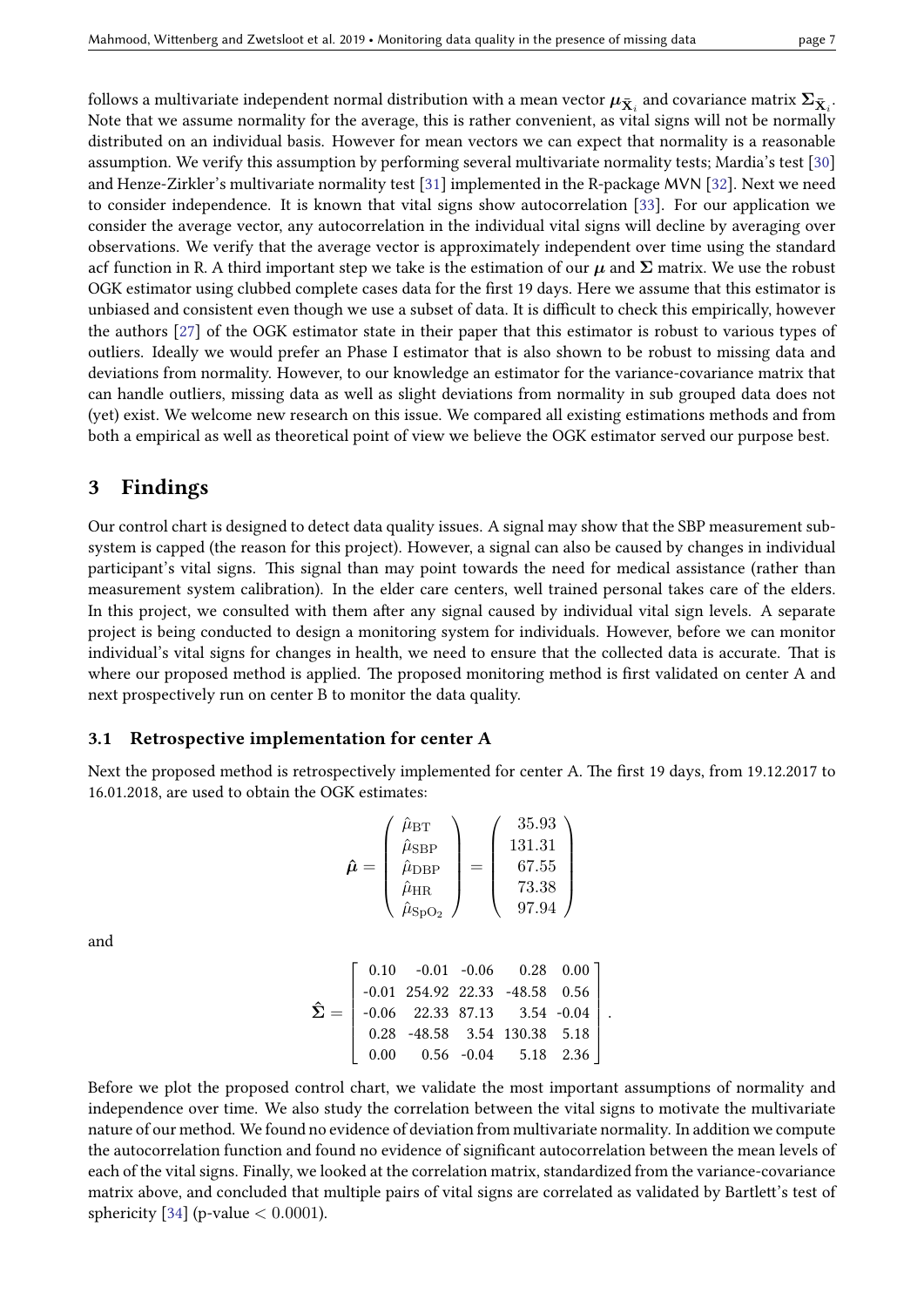<span id="page-7-0"></span>Next, the control chart is plotted to monitor the data quality in case A. The Hotelling's *T*-squared statistics are calculated by using Equation  $(3)$  and plotted against the UCL=17.31 in [Fig. 4.](#page-7-0)



Figure 4. Hotelling's *T*-squared chart for center A.

The following catches the eye:

- The first four signals are observed in the interval from 21.12.2017 to 29.12.2017. The MYT decomposition method identifies all signals as caused by changes in the mean of the DBP measurements.
- The next four signals are observed in the interval from 10.01.2018 to 02.02.2018. MYT decomposition method classifies the 5*th*, and 7*th* signal as driven by variation in the DBP and BT measurements. The 6*th* signal, on 25.01.2018, is due to the variation in  $SpO<sub>2</sub>$  measurements. The 8*th* signal, on 02.02.2018, is due to variation in DBP.
- The signals from 20.02.2018 until 02.03.2018 were expected as these signals are due to the capped measurements of SBP. However, the signal is delayed by four days. The MYT decomposition indicates that apart from SBP the BT also influenced the signal.
- In the last two days, two signals are observed. The MYT decomposition indicated a decrease in the means of the BT measurements.

Overall, the collected data are not stable in this pilot study. Many issues, especially with the SBP measurement are discovered. Hence, it is necessary to implement a data quality monitoring method into the telehealth system [\(Fig. 1\)](#page-1-0). Such a method can help to detect undesirable situation as soon as possible so that appropriate action can be taken. Apart from the monitoring scheme, other actions such as training of sta and standardized working procedures were also applied to ensure repeatable and reproducible measurements.

### 3.2 Prospective implementation for center B

To evaluate the usefulness of our developed Hotelling's *T*-squared control chart, we prospectively implement the developed control chart for center B. Thereby, we verify in real-time, whether the telehealth system is functioning normally. The data collection started on 02.03.2018 and the first week of observations are used to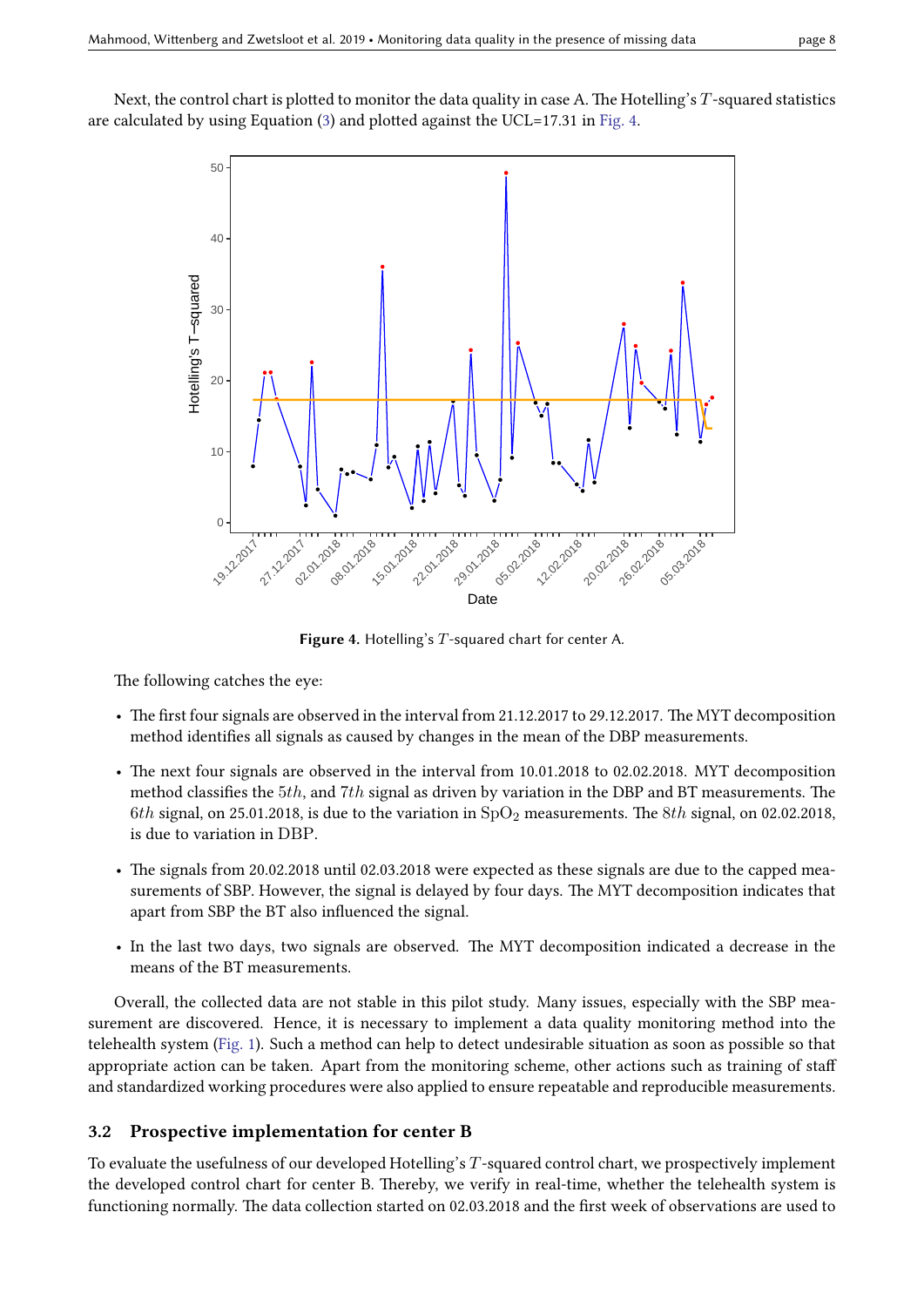estimate the parameters ( $\hat{\mu}$  and  $\hat{\Sigma}$ ). A signal was observed on 09.03.2018, after careful investigation and MYT decomposition, it was discovered that the DBP measurements were set to a maximum level on that day. This issue was solved by adjusting the telehealth device.

The data collection was continued in the subsequent weeks and the Hotelling's T-squared control chart, based on re-estimated parameters was plotted. This iterative method was continued until  $m = 19$  days of data were collected. The corresponding OGK estimates for the mean vector and covariance matrix are

$$
\hat{\boldsymbol{\mu}} = \begin{pmatrix} \hat{\mu}_{\mathrm{BT}} \\ \hat{\mu}_{\mathrm{SBP}} \\ \hat{\mu}_{\mathrm{DBP}} \\ \hat{\mu}_{\mathrm{HR}} \\ \hat{\mu}_{\mathrm{SpO}_2} \end{pmatrix} = \begin{pmatrix} 36.83 \\ 133.96 \\ 69.80 \\ 71.11 \\ 96.96 \end{pmatrix}
$$

and

$$
\hat{\mathbf{\Sigma}} = \left[\begin{array}{cccc} 0.12 & 0.90 & -0.06 & 0.55 & 0.23 \\ 0.90 & 328.42 & 29.28 & 60.74 & 5.59 \\ -0.06 & 29.28 & 69.99 & 27.13 & -0.39 \\ 0.55 & 60.74 & 27.13 & 184.52 & 0.29 \\ 0.23 & 5.59 & -0.39 & 0.29 & 3.34 \end{array}\right].
$$

Similarly, as in Case A, we have validated assumptions; we found no statistical significant difference from normality nor any evidence for autocorrelation. Furthermore, some pairs of vital signs show correlation (Bartlett's test p-value  $< 0.0001$ ). The Hotelling's T-squared control chart for the full study period is displayed in [Fig. 5.](#page-9-2)

A second signal was observed on 13.04.2018, after careful investigation the signal can be attributed to a very high HR for a single participant. Another signal was observed on 29.05.2018, the MYT decomposition method identified that the cause for the signal is an unusual high SBP level and an unusual low  $SpO<sub>2</sub>$  level.

Overall, the implementation of the data quality monitoring method provides a timely indication of data quality issues which may leads to adjustment of the telehealth system and a decrease in the wastage of resources.

### 4 Discussion and conclusion

Telehealth applications provide many opportunities for innovations in healthcare. However, the accuracy and reliability of measured data may be challenging to guarantee when various people, especially non-medical experts, perform the measurements  $[35-37]$  $[35-37]$ . There are many ways to validate and guarantee data accuracy, such as training people and calibration of the measurement system. In this article, we set forth an additional check to verify the real-time quality of measured data. A Hotelling's *T*-squared control chart is designed, which is modified to deal with missing data. After testing the proposed method on a case study with known data quality issues, the control chart is prospectively implemented on a second case study. In the second study, a data quality issue is detected after one week, which was timely solved. Hence, a regular focus on the data quality helps to ensure the validity and accuracy of the collected measurements and a quick feedback to the data quality monitoring system is essential to solve problems on-time.

Data monitoring is also important on an individual level and more comprehensive models are needed to deal with the heterogeneity of individuals. An individual monitoring tool can be helpful to detect health changes for each elder separately. However, before this can be done, the data has to be accurate. The developed method for data quality monitoring can thus be seen as a first step before monitoring the health individually. e focus is on handling the variable sample sizes, in our application due to MAR type missing data. Our approach can also be applied to other scenarios with missing data where monitoring is required. It would be useful if future research would compare the proposed method to existing methods for monitoring data with missing observations, such as the imputation method.

EWMA or CUSUM control charts are generally quicker in detection of a failure mode than a Hotelling's *T*-squared control chart. Therefore, a possible extension for future research could be a multivariate version of the CUSUM procedure with the dynamic probability control limits developed by [\[22\]](#page-11-1).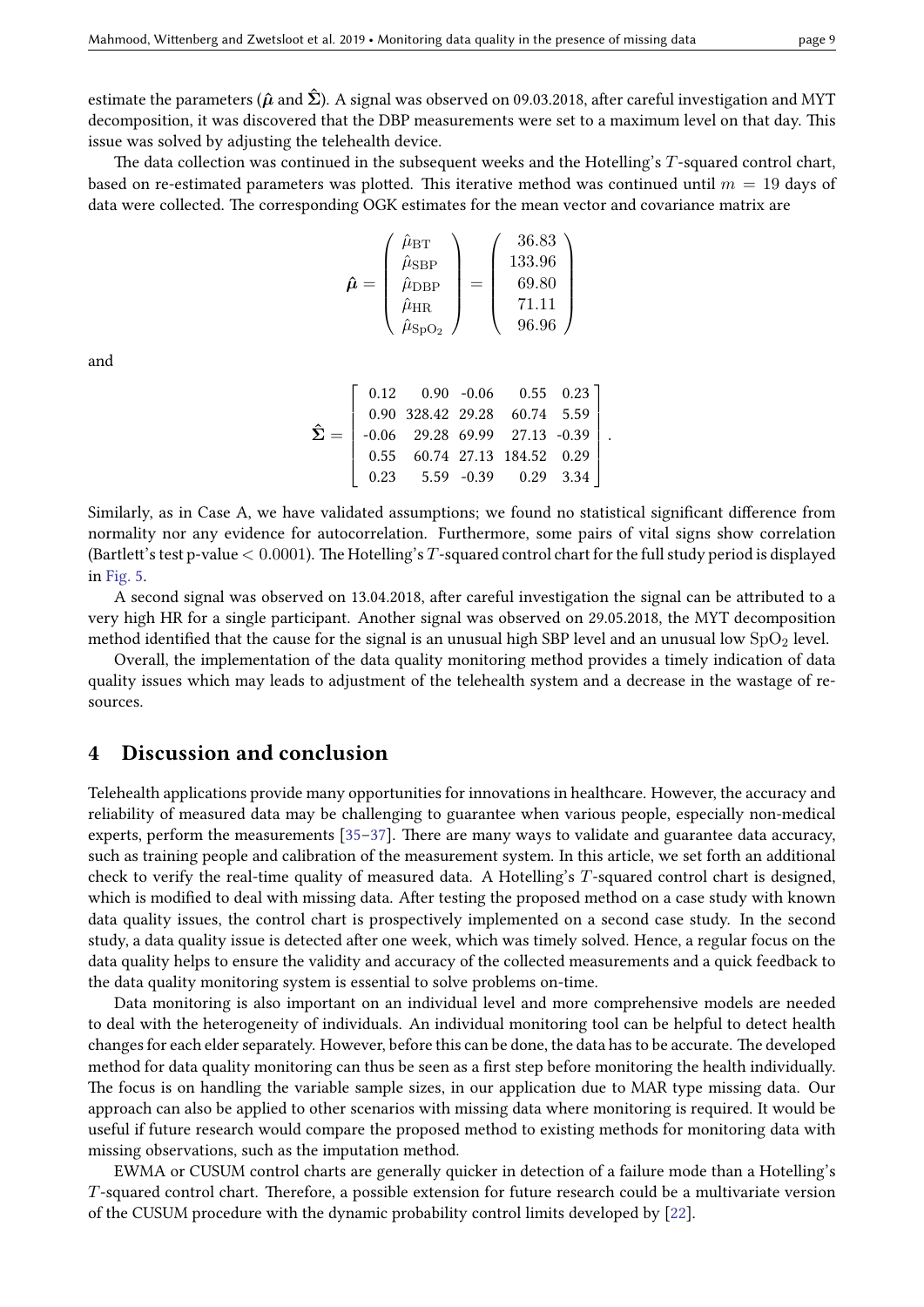<span id="page-9-2"></span>

Figure 5. Hotelling's *T*-squared chart for center B.

# Author contributions

All authors made substantial contributions to the study design and methods. HW, KLT and IZ extracted data. PW, TM and IZ analyzed and visualized the data and derived the method. Further, all authors interpreted results and drafted the manuscript.

# Funding

This work was partly supported by the Research Grants Council Theme-Based Research Scheme [T32-102-14N] and City University of Hong Kong [9610406, 7200548].

# Acknowledgment

We thank all participants of the biweekly elder care project meetings for helpful comments and feedback. We thank all reviewers for the constructive comments which have helped us to substantially improve and clarify the manuscript.

# Conflicts of interest

The authors declare no conflict of interest.

# References

- <span id="page-9-0"></span>1. Yu L, Chan WM, Zhao Y et al. Personalized health monitoring system of elderly wellness at the community level in Hong Kong. IEEE Access 2018;6:35558–35567. doi[:10.1109/ACCESS.2018.2848936.](http://dx.doi.org/10.1109/ACCESS.2018.2848936)
- <span id="page-9-1"></span>2. Montgomery DC. Introduction to Statistical Quality Control. John Wiley & Sons 2007;7th Edition.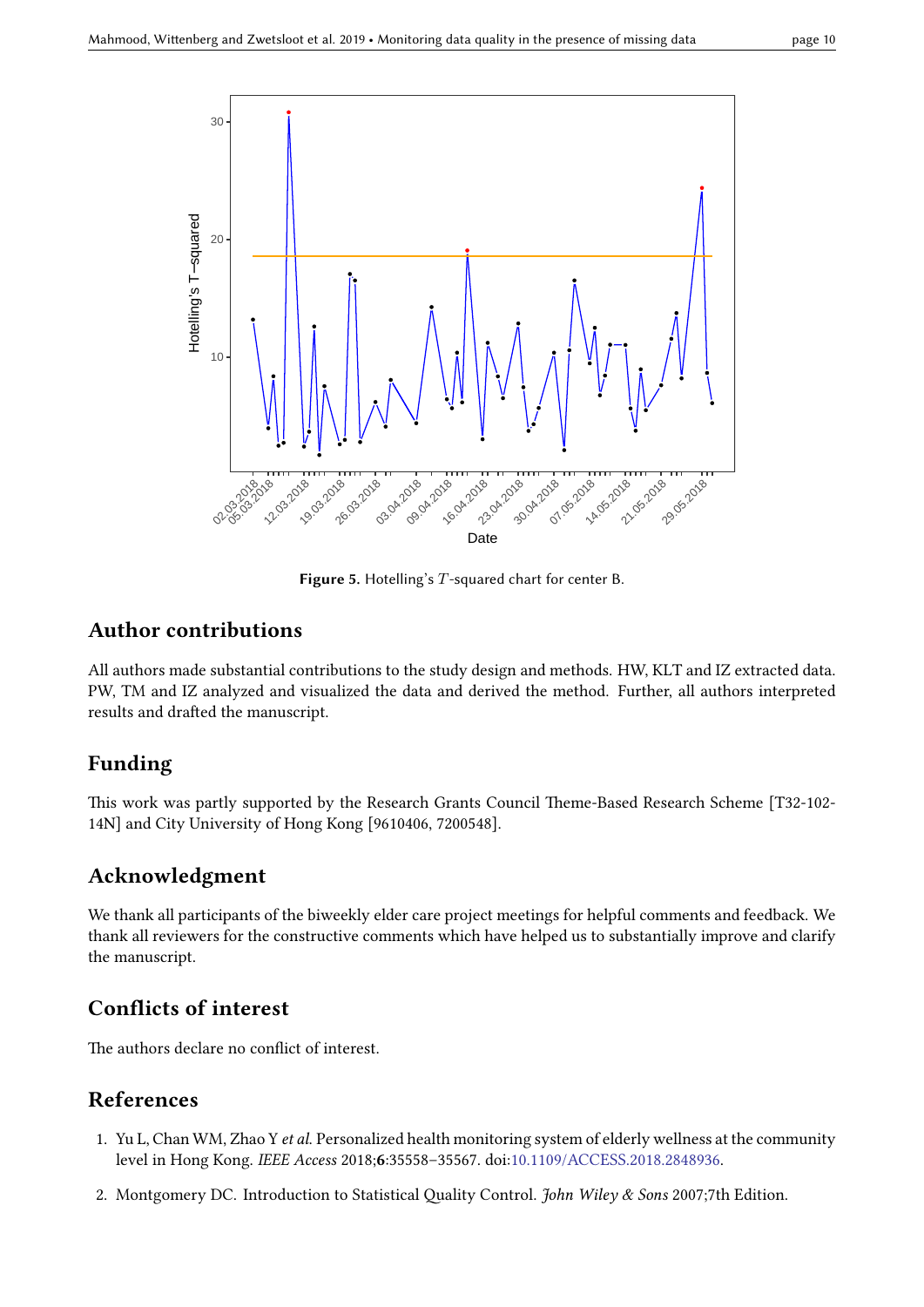- 
- <span id="page-10-0"></span>3. Waterhouse M, Smith I, Assareh H et al. Implementation of multivariate control charts in a clinical setting. Int J Qual Health Care 2010;22:408-414. doi[:10.1093/intqhc/mzq044.](http://dx.doi.org/10.1093/intqhc/mzq044)
- <span id="page-10-1"></span>4. Gan FF, Tang X, Zhu Y et al. Monitoring the quality of cardiac surgery based on three or more surgical outcomes using a new variable life-adjusted display. Int J Qual Health Care 2017;29:427-432. doi[:10.1093/intqhc/mzx033.](http://dx.doi.org/10.1093/intqhc/mzx033)
- <span id="page-10-2"></span>5. Harel O, Schisterman EF, Vexler A et al. Monitoring quality control. Epidemiology 2008;19:621–627. doi:10.1097/ede.0b013e318176bfb2.
- <span id="page-10-3"></span>6. Woodall WH. The use of control charts in health-care and public-health surveillance.  $\tilde{\jmath}$  Qual Technol 2006;38:89–104. doi[:10.1080/00224065.2006.11918593.](http://dx.doi.org/10.1080/00224065.2006.11918593)
- 7. Thor J, Lundberg J, Ask J et al. Application of statistical process control in healthcare improvement: systematic review. Qual Saf Health Care 2007;16:387-399. doi[:10.1136/qshc.2006.022194.](http://dx.doi.org/10.1136/qshc.2006.022194)
- <span id="page-10-4"></span>8. Tennant R, Mohammed MA, Coleman JJ et al. Monitoring patients using control charts: A systematic review. Int J Qual Health Care 2007;19:187-194. doi[:10.1093/intqhc/mzm015.](http://dx.doi.org/10.1093/intqhc/mzm015)
- <span id="page-10-5"></span>9. Ma FT, Lee CE. Integrated control chart for vital signs early warning of long-term care patients. 2014 7th International Conference on Ubi-Media Computing and Workshops 2014;313–318. doi[:10.1109/U-](http://dx.doi.org/10.1109/U-MEDIA.2014.42)[MEDIA.2014.42.](http://dx.doi.org/10.1109/U-MEDIA.2014.42)
- <span id="page-10-6"></span>10. Cornélissen G, Halberg F, Hawkins D et al. Individual assessment of antihypertensive response by selfstarting cumulative sums. *J Med Eng Technol* 1997;21:111-120. doi[:10.3109/03091909709031156.](http://dx.doi.org/10.3109/03091909709031156)
- <span id="page-10-7"></span>11. Sparks R, Cellar B, Okugami C et al. Telehealth monitoring of patients in the community.  $\tilde{\mathcal{J}}$  Intell Syst 2016;25:37–53. doi[:10.1515/jisys-2014-0123](http://dx.doi.org/10.1515/jisys-2014-0123)
- <span id="page-10-8"></span>12. Jones-Farmer LA, Ezell JD, Hazen BT. Applying control chart methods to enhance data quality. Technometrics 2014;56:29–41. doi[:10.1080/00401706.2013.804437.](http://dx.doi.org/10.1080/00401706.2013.804437)
- <span id="page-10-9"></span>13. Rigdon SE and Fricker RD. Health surveillance. In ICSA Book Series in Statistics, pages 203–249. Springer International Publishing, 2015. doi[:10.1007/978-3-319-18536-1](http://dx.doi.org/10.1007/978-3-319-18536-1_10) 10.
- <span id="page-10-10"></span>14. Gavish B, Ben-Dov IZ, Bursztyn M. Linear relationship between systolic and diastolic blood pressure monitored over 24 h: assessment and correlates. J Hypertens 2008;26:199–209. doi[:10.1097/HJH.0b013e3282f25b5a.](http://dx.doi.org/10.1097/HJH.0b013e3282f25b5a)
- <span id="page-10-11"></span>15. Needham DM, Sinopoli DJ, Dinglas VD et al. Improving data quality control in quality improvement projects. Int J Qual Health Care 2009;21:145-150. doi[:10.1093/intqhc/mzp005.](http://dx.doi.org/10.1093/intqhc/mzp005)
- <span id="page-10-12"></span>16. Celler B, Argha A, Varnfield M, et al. Patient adherence to scheduled vital sign measurements during home telemonitoring: analysis of the intervention arm in a before and after trial. *JMIR Med Inform* 2018;6:e15. doi[:10.2196/medinform.9200.](http://dx.doi.org/10.2196/medinform.9200)
- <span id="page-10-13"></span>17. Schafer JL, Graham JW. Missing data: our view of the state of the art. Psychol Methods 2002;7:147–177. doi[:10.1037/1082-989X.7.2.147.](http://dx.doi.org/10.1037/1082-989X.7.2.147)
- <span id="page-10-14"></span>18. Hebert PL, Taylor LT, Wang JJ et al. Methods for using data abstracted from medical charts to impute longitudinal missing data in a clinical trial. Value Health 2011;14:1085–1091. doi[:10.1016/j.jval.2011.05.049.](http://dx.doi.org/10.1016/j.jval.2011.05.049)
- <span id="page-10-15"></span>19. Madbuly DF, Maravelakis PE, Mahmoud MA. The effect of methods for handling missing values on the performance of the MEWMA control chart. Commun Stat Simul Comput 2013;42:1437–1454. doi[:10.1080/03610918.2012.665547.](http://dx.doi.org/10.1080/03610918.2012.665547)
- <span id="page-10-16"></span>20. Mahmoud MA, Saleh NA, Madbuly DF. Phase I analysis of individual observations with missing data. al Reliab Eng Int 2014;30:559–569. doi[:10.1002/qre.1508](http://dx.doi.org/10.1002/qre.1508 ) .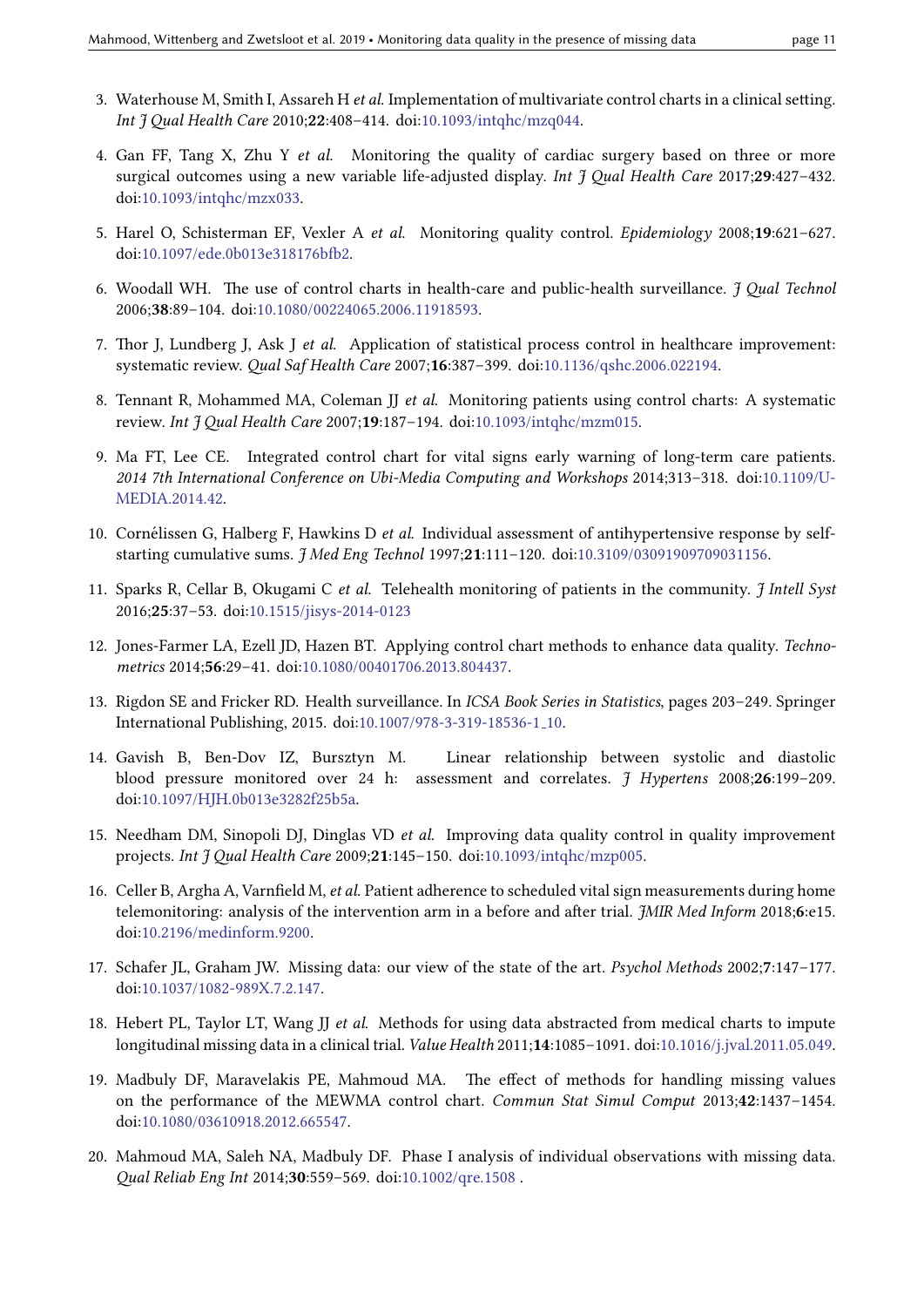- <span id="page-11-0"></span>21. Penny KI, Atkinson I. Approaches for dealing with missing data in health care studies.  $\frac{f}{f}$  Clin Nurs 2012;21:2722–2729. doi[:10.1111/j.1365-2702.2011.03854.x.](http://dx.doi.org/10.1111/j.1365-2702.2011.03854.x)
- <span id="page-11-1"></span>22. Huang W, Shu L, Woodall WH et al. CUSUM procedures with probability control limits for monitoring processes with variable sample sizes. IIE Trans 2016;48:759–771. doi[:10.1080/0740817x.2016.1146422.](http://dx.doi.org/10.1080/0740817x.2016.1146422)
- <span id="page-11-2"></span>23. Aslam M, Arif OH, Jun, CH. A new variable sample size control chart using MDS sampling. *J Stat Comput* Simul 2016;86:3620–3628. doi[:10.1080/00949655.2016.1178263.](http://dx.doi.org/10.1080/00949655.2016.1178263)
- <span id="page-11-3"></span>24. Aparisi F. Hotelling's  $T^2$  control chart with adaptive sample sizes. Int J Prod Res 1996;34:2853-2862. doi[:10.1080/00207549608905062.](http://dx.doi.org/10.1080/00207549608905062)
- <span id="page-11-4"></span>25. Kim K, Reynolds Jr MR. Multivariate monitoring using an MEWMA control chart with unequal sample sizes. *J Qual Technol* 2005;37:267-281. doi[:10.1080/00224065.2005.11980330.](http://dx.doi.org/10.1080/00224065.2005.11980330)
- <span id="page-11-6"></span>26. Alfaro JL, Ortega JF. A comparison of robust alternatives to Hotelling's  $T^2$  control chart. J Appl Stat 2009;36:1385–1396. doi[:10.1080/02664760902810813.](http://dx.doi.org/10.1080/02664760902810813)
- <span id="page-11-7"></span>27. Maronna RA, Zamar RH. Robust estimates of location and dispersion for high-dimensional datasets. Technometrics 2002;44:307–317. doi[:10.1198/004017002188618509.](http://dx.doi.org/10.1198/004017002188618509)
- <span id="page-11-8"></span>28. Todorov V, Filzmoser P. An object-oriented framework for robust multivariate analysis.  $\frac{1}{7}$  Stat Softw 2009;32:1–47. doi[:10.18637/jss.v032.i03.](http://dx.doi.org/10.18637/jss.v032.i03)
- <span id="page-11-9"></span>29. Mason RL, Tracy ND, Young JC. Decomposition of  $T^2$  for multivariate control chart interpretation.  $\it J\,Qual$ Technol 1995;27:99–108. doi[:10.1080/00224065.1995.11979573.](http://dx.doi.org/10.1080/00224065.1995.11979573)
- <span id="page-11-10"></span>30. Mardia KV. Measures of multivariate skewness and kurtosis with applications. Biometrika 1970;57:519– 530. doi[:10.1093/biomet/57.3.519.](http://dx.doi.org/10.1093/biomet/57.3.519)
- <span id="page-11-11"></span>31. Henze N, Zirkler B. A class of invariant consistent tests for multivariate normality. Commun Stat Theory Methods 1990;19:3595–3617. doi[:10.1080/03610929008830400.](http://dx.doi.org/10.1080/03610929008830400)
- <span id="page-11-12"></span>32. Korkmaz S, Goksuluk D, Zararsiz G. MVN: An R package for assessing multivariate normality. R  $\tilde{J}$ 2014;6:151–162. doi[:10.32614/RJ-2014-031.](http://dx.doi.org/10.32614/RJ-2014-031)
- <span id="page-11-13"></span>33. Hryniewicz O, Kaczmarek-Majer K. Monitoring of non-stationary health-recovery processes with control charts. Int  $\frac{7}{4}$  Adv Life Sci 2018;10:31-41.
- <span id="page-11-14"></span>34. Bartlett MS. The Effect of standardization on a  $\chi^2$  approximation in factor analysis. *Biometrika* 1951;3-4:337–344. doi[:10.1093/biomet/38.3-4.337.](http://dx.doi.org/10.1093/biomet/38.3-4.337)
- <span id="page-11-15"></span>35. Brewster L, Mountain G, Wessels B et al. Factors affecting front line staff acceptance of telehealth technologies: a mixed-method systematic review.  $\frac{7}{4}$  Adv Nurs 2013;70:21-33. doi[:10.1111/jan.12196.](http://dx.doi.org/10.1111/jan.12196)
- 36. Taylor J, Coates E, Brewster L *et al.* Examining the use of telehealth in community nursing: identifying the factors affecting frontline staff acceptance and telehealth adoption.  $\frac{1}{J}$  Adv Nurs 2014;71:326–337. doi[:10.1111/jan.12480.](http://dx.doi.org/10.1111/jan.12480)
- <span id="page-11-16"></span>37. Celler BG, Sparks RS. Home telemonitoring of vital signs—technical challenges and future directions. J Biomed Inform 2015;19:82–91. doi[:10.1109/jbhi.2014.2351413.](http://dx.doi.org/10.1109/jbhi.2014.2351413)

# <span id="page-11-5"></span>Appendix

In this appendix, we provide the derivation of the adjustment factor  $\mathbf{W}_i$  as used in equation [\(1\)](#page-4-2):  $\boldsymbol{\Sigma}_{\bar{{\mathbf{X}}}_i} =$  $\mathbf{W}_i$  ⊙  $\mathbf{\Sigma}.$  As stated in equation [\(2\)](#page-4-3),  $\mathbf{W}_i$  is equal to

$$
\mathbf{W}_i = \left[\frac{|U_{ij} \cap U_{ij'}|}{n_{ij}n_{ij'}}\right]_{j,j'=1,\dots,p}.
$$